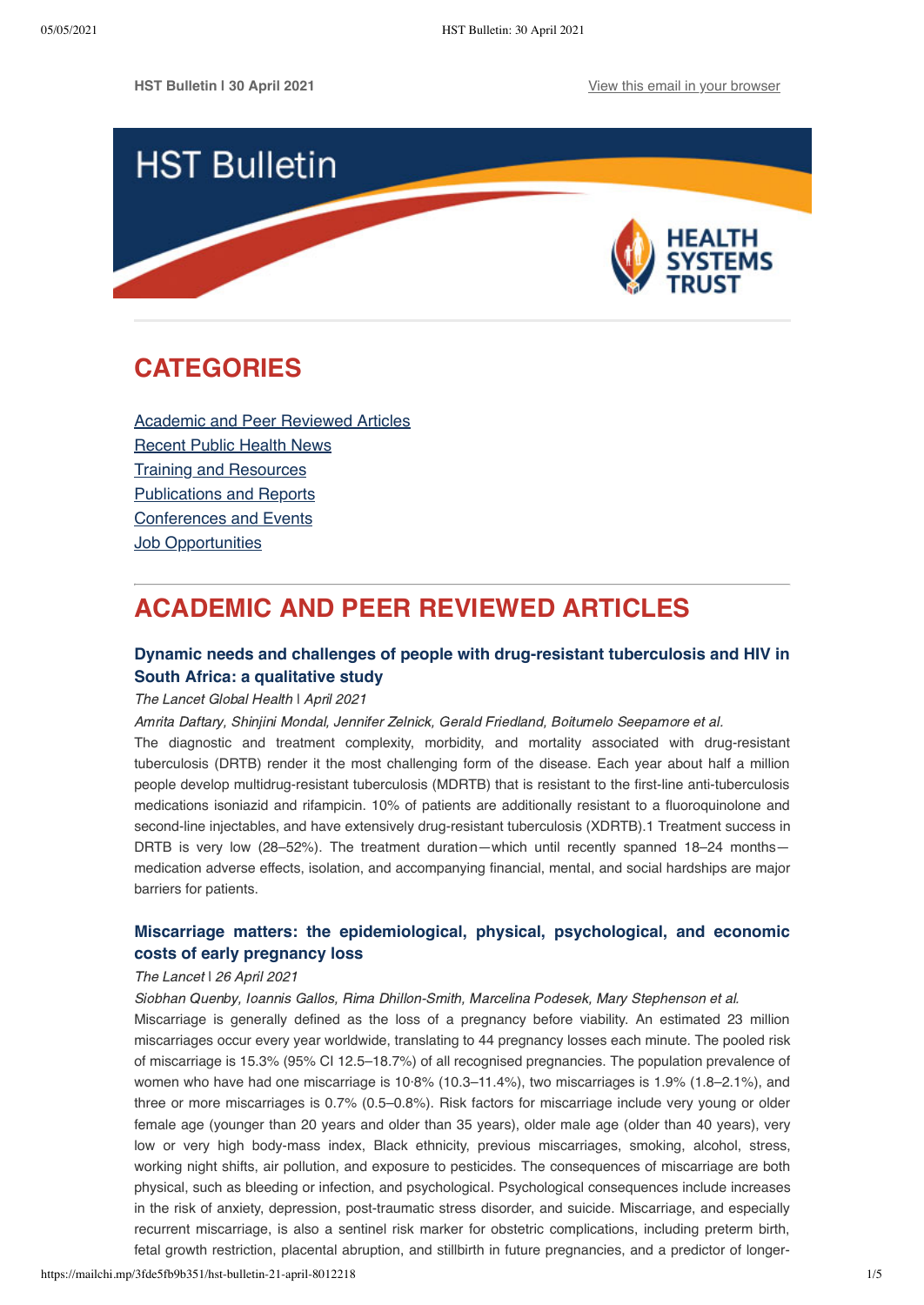term health problems, such as cardiovascular disease and venous thromboembolism. The costs of miscarriage affect individuals, health-care systems, and society. The short-term national economic cost of miscarriage is estimated to be £471 million per year in the UK.

### **[Urine lipoarabinomannan for rapid tuberculosis diagnosis in HIV-infected adult](https://sajhivmed.org.za/index.php/hivmed/article/view/1226/2397) outpatients in Khayelitsha**

#### Southern African Journal of HIV Medicine *ǀ* 26 April 2021

In 2019, there were an estimated 10.0 million cases of tuberculosis (TB) worldwide.1 Those who had coinfection with HIV were at a disproportionately higher risk of death, despite TB being a curable disease. The World Health Organization (WHO) has highlighted that continued high rates of TB mortality relate to gaps in detection and diagnosis of this disease, as well as in poor linking of patients with care and treatment once TB is diagnosed. While sputum-based diagnostics have been the mainstay of TB diagnosis for decades, they have lower yield in people living with HIV (PLHIV) and are currently not able to provide a rapid answer at the bedside or in the clinic.

#### **[COVID-19 and the "Lost Year" for Smokers Trying to Quit](https://jamanetwork.com/journals/jama/fullarticle/2779451)**

#### JAMA Network | 28 April 2021

#### Mary Jaklevic

But last spring was different. Hard-hitting Tips ads encouraging smokers to call 1 (800) QUIT-NOW, the national quit line portal, began on March 23, 2020, as the country went into pandemic lockdown. Even as the CDC separately warned that smokers could be at greater risk of becoming severely ill from COVID-19, the emotional stories didn't have their usual impact. Within weeks, it was clear to quit line operators that the pandemic had triggered a substantial drop in the number of people interested in free, evidence-based, cessation services, which include motivational counseling, information, and sometimes nicotine replacement therapies.

#### **[Overview of SARS-CoV-2 infection in adults living with HIV](https://www.thelancet.com/journals/lanhiv/article/PIIS2352-3018(21)00070-9/fulltext)**

#### The Lancet HIV | 1 May 2021

Around 2.5 million deaths and more than 110 million COVID-19 cases have been reported globally. Although it initially appeared that HIV infection was not a risk factor for COVID-19 or more severe disease, more recent large studies suggest that people living with HIV (particularly with low CD4 cell counts or untreated HIV infection) might have a more severe clinical course than those who are HIV-negative. Moreover, the COVID-19 pandemic has disrupted HIV prevention and treatment services worldwide, creating huge challenges to the continuity of essential activities. We have reviewed the most relevant features of COVID-19 in people living with HIV and highlighted topics where further research is required.

#### **[\(Return to Top\)](#page-0-1)**

## <span id="page-1-0"></span>**RECENT PUBLIC HEALTH NEWS**

#### **[ACT-Accelerator one year on](https://www.who.int/news/item/23-04-2021-act-accelerator-one-year-on)**

#### World Health Organization *ǀ* 23 April 2021

The ACT-Accelerator marks its first anniversary today with a special report on the global alliance's progress against the COVID-19 pandemic. The "ACT Now, ACT Together: 2021 Impact Report" details the major scientific advances that have been made to confront the new disease, along with the history-making collaboration of global health organizations, governments, foundations, civil society, scientists and the private sector. The report, which was launched at an event hosted by Dr Tedros Adhanom, Director-General of WHO, with live remarks by Cyril Ramaphosa, President of South Africa, and Dag Inge Ulstein, Minister of International Development for Norway, also shows the challenges ahead, including major funding gaps that threaten to derail progress against the pandemic. "One year after the launch of the ACT Accelerator, world leaders face a choice: invest in saving lives by treating the cause of the pandemic everywhere, now, or continue to spend trillions on the consequences with no end in sight," WHO Director-General Dr Tedros Adhanom said. "With a remaining funding gap of US\$ 19 billion for 2021 and limited supply of products, we can only end the pandemic by funding, sharing, and scaling-up access to the tools we need to fight the disease. The time to ACT is now." The ACT-Accelerator alliance was launched on 24 April 2020 by WHO, the European Commission, France, and the Bill & Melinda Gates Foundation to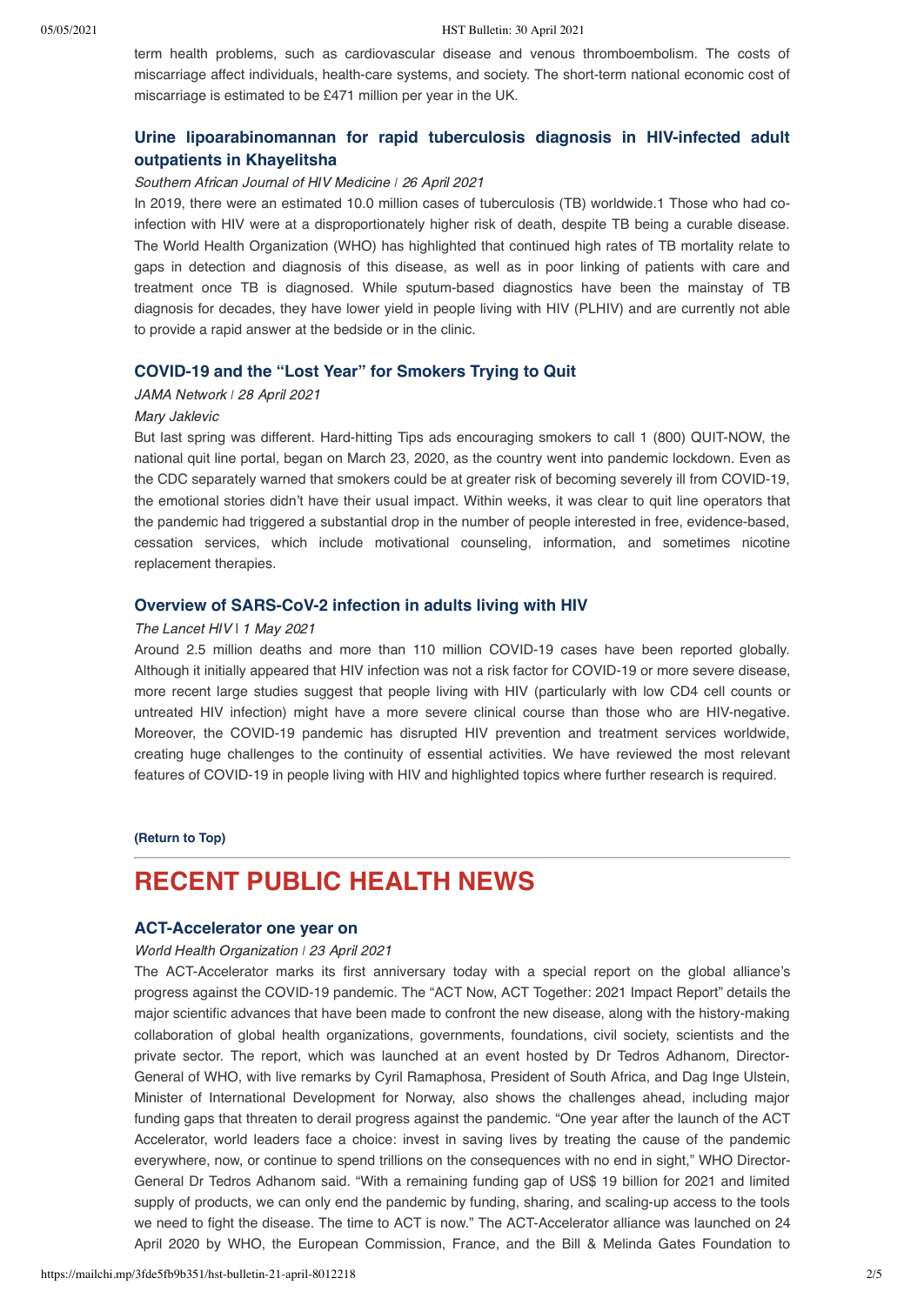develop and deliver tests, treatments and vaccines the world needs to fight COVID-19.

### **[Pregnant and breastfeeding women will soon be included in the Sisonke J&J trial](https://bhekisisa.org/article/2021-04-26-south-africa-resumes-the-jj-sisonke-trial/)**

#### Bhekisisa *ǀ* 26 April 2021

The Sisonke trial, that was paused earlier this month because of the US government's regulator the Food and Drug Administration's investigation into rare blood clotting disorders associated with the Johnson & Johnson jab, will resume on Wednesday, April 28th. Find out more from our summary and Twitter thread and access the full press release.

## **[Immunization services begin slow recovery from COVID-19 disruptions, though](https://www.who.int/news/item/26-04-2021-immunization-services-begin-slow-recovery-from-covid-19-disruptions-though-millions-of-children-remain-at-risk-from-deadly-diseases-who-unicef-gavi) millions of children remain at risk from deadly diseases – WHO, UNICEF, Gavi**

#### World Health Organization *ǀ* 26 April 2021

While immunization services have started to recover from disruptions caused by COVID-19, millions of children remain vulnerable to deadly diseases, the World Health Organization (WHO), UNICEF and Gavi, the Vaccine Alliance warned today during World Immunization Week, highlighting the urgent need for a renewed global commitment to improve vaccination access and uptake. "Vaccines will help us end the COVID-19 pandemic but only if we ensure fair access for all countries, and build strong systems to deliver them," said Dr Tedros Adhanom Ghebreyesus, WHO's Director-General. "And if we're to avoid multiple outbreaks of life-threatening diseases like measles, yellow fever and diphtheria, we must ensure routine vaccination services are protected in every country in the world." A WHO survey has found that, despite progress when compared to the situation in 2020, more than one third of respondent countries (37%) still report experiencing disruptions to their routine immunization services.

## **[Midlife Sleep and Dementia; Brain Changes and Coffee; Diabetes Drugs and](https://www.medpagetoday.com/neurology/generalneurology/92292?trw=no) Parkinson's**

#### Medpagetoday *ǀ* 27 April 2021

People who reported sleeping an average of 6 hours or less when they were 50 or older were 30% more likely to be diagnosed with dementia late in life compared with those who regularly slept 7 hours, a study of nearly 8,000 people showed. (Nature Communications) Autopsy reports of 41 COVID-19 patients suggested that damage to the brain did not result from direct viral infection of parenchyma but more likely was from systemic inflammation, perhaps in conjunction with hypoxia or ischemia. (Brain) What's the connection between functional neurological disorder and COVID-19 vaccines? An expert explains. (JAMA Neurology) Dementia was an age-independent risk factor for disease severity and death in hospitalized COVID-19 patients. (Alzheimer's & Dementia) Men under age 50 with asymptomatic COVID-19 showed a persistent increased risk of acute ischemic stroke months after serological diagnosis in a small study. (JAMA Network Open) Compared with non-coffee drinkers, habitual coffee drinkers showed distinct patterns of brain connectivity on resting-state functional MRI. (Molecular Psychiatry) Both sleepwalking and REM sleep behavior disorder were significantly associated with higher odds of Parkinson's disease. (JAMA Network Open)

#### **[Abdool Karim joins the World Health Organisation's Science Council](https://www.iol.co.za/mercury/news/abdool-karim-joins-the-world-health-organisations-science-council-7a9ced4b-929f-4aa9-8c6d-c60585df7d79)**

#### The Mercury *ǀ* 27 April 2021

DURBAN: Infectious diseases epidemiologist Professor Salim Abdool Karim has been appointed as a member of the World Health Organization's (WHO) Science Council. Abdool Karim, who is director of the Centre for the AIDS Program of Research in South Africa (Caprisa), stepped down as the co-chair of South Africa's Covid-19 ministerial advisory committee, to focus on his academic commitments in March. His WHO appointment was announced by Caprisa in a statement on Monday.

#### **[A cost-effective clinic that puts care at the centre of daily treatment](https://health-e.org.za/2021/04/28/carekahle-clinics-cost-effective-primary-health/)**

#### Health-E News *ǀ* 28 April 2021

The CareKahle Clinic in Orange Farm gives patients healthcare services at reduced rates helping unburden the state primary health care system. Mondays are often busy at the CareKahle Clinic in Orange Farm where patients can seek medical care at a rate that aims to care for their pockets as well. CareKahle is positioned as a midway point between public clinics that offer free service but poor efficiency, and private hospitals where turnaround times are quick but the fees are unaffordable for most citizens.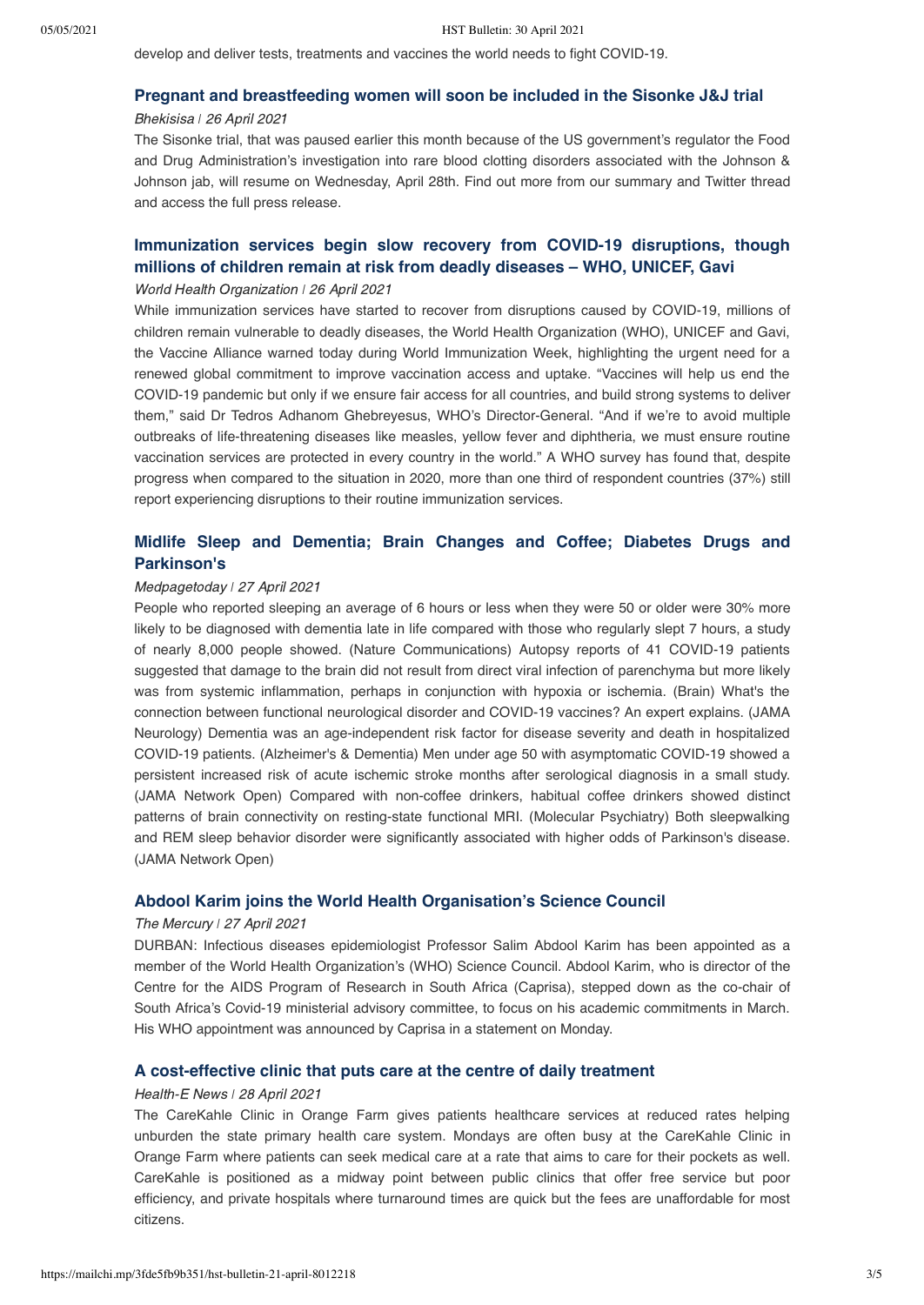## <span id="page-3-0"></span>**TRAINING AND RESOURCES**

#### **[Health Systems Training Institute](https://www.hstinstitute.co.za/Training)**

The Health Systems Training Institute (HSTi) offers innovative, tailored and application-driven clinical and non-clinical training solutions aimed at strengthening health systems at all levels and improving the quality of primary health care. Courses on offer include accredited short programmes, non-accredited short programmes and full NQF programmes.

#### **[Health Informatics MasterTrack® Certificate](https://www.coursera.org/mastertrack/health-informatics-yale)**

Take the next step in your biomedical, clinical, and public health career by exploring innovative approaches to data and knowledge management in a live, simulated environment taught by Health Informatics faculty at the Yale School of Public Health. Earn a powerful university-issued career credential in as little as seven months.

**[\(Return to Top\)](#page-0-1)**

# **PUBLICATIONS AND REPORTS**

#### **[Media Statement: Fake HPCSA letters](https://www.hpcsa.co.za/Uploads/Publications/2021/Press%20Realese/Media_Statement_Fake_HPCSA_Letters.pdf)**

HPCSA *ǀ* 22 April 2021

#### **[Alliance for Health Policy and Systems Research 2020 Annual Report](https://ahpsr.who.int/publications/i/item/2020-annual-report)**

#### WHO *ǀ* 19 April 2021

2020 was a year like no other. During the last year, the Alliance not only re-programmed some of its work to support the response to COVID-19, it also continued its long-term initiatives to build the field of HPSR. Last year, the Alliance supported 18 ongoing projects, representing 145 grants across 38 countries. Find out more about these projects and how they are supporting the development of the field of health policy and systems research in this year's annual report. The report is organized around our core objectives: working together, empowering leaders, advancing knowledge and informing policy. We also look at our immediate response to the COVID pandemic, and explore how our investments have supported greater capacity for health policy and systems research in Ethiopia.

**[\(Return to Top\)](#page-0-1)**

## <span id="page-3-1"></span>**CONFERENCES AND EVENTS**

#### **[Lives in the Balance: Equity in COVID-19 Recovery - Register Today!](https://livesinthebalance.summit.tc/)**

On 17-18 May, PMNCH, the Global Financing Facility for Women, Children and Adolescents (GFF), Gavi, the Vaccine Alliance, and CORE Group will co-host the third Lives in the Balance Summit: Equity in COVID-19 Recovery. The Summit builds on the previous Lives in the Balance summits, which revealed the urgent needs of women, children, and adolescents during COVID-19, and enabled coordinated action by partners and governments to help meet those needs.

#### **[The Annual Meeting for the Global Research Council](https://10times.com/e1sk-39p0-6dfs)**

24 – 27 May 2021

**[\(Return to Top\)](#page-0-1)**

# <span id="page-3-2"></span>**JOB OPPORTUNITIES**